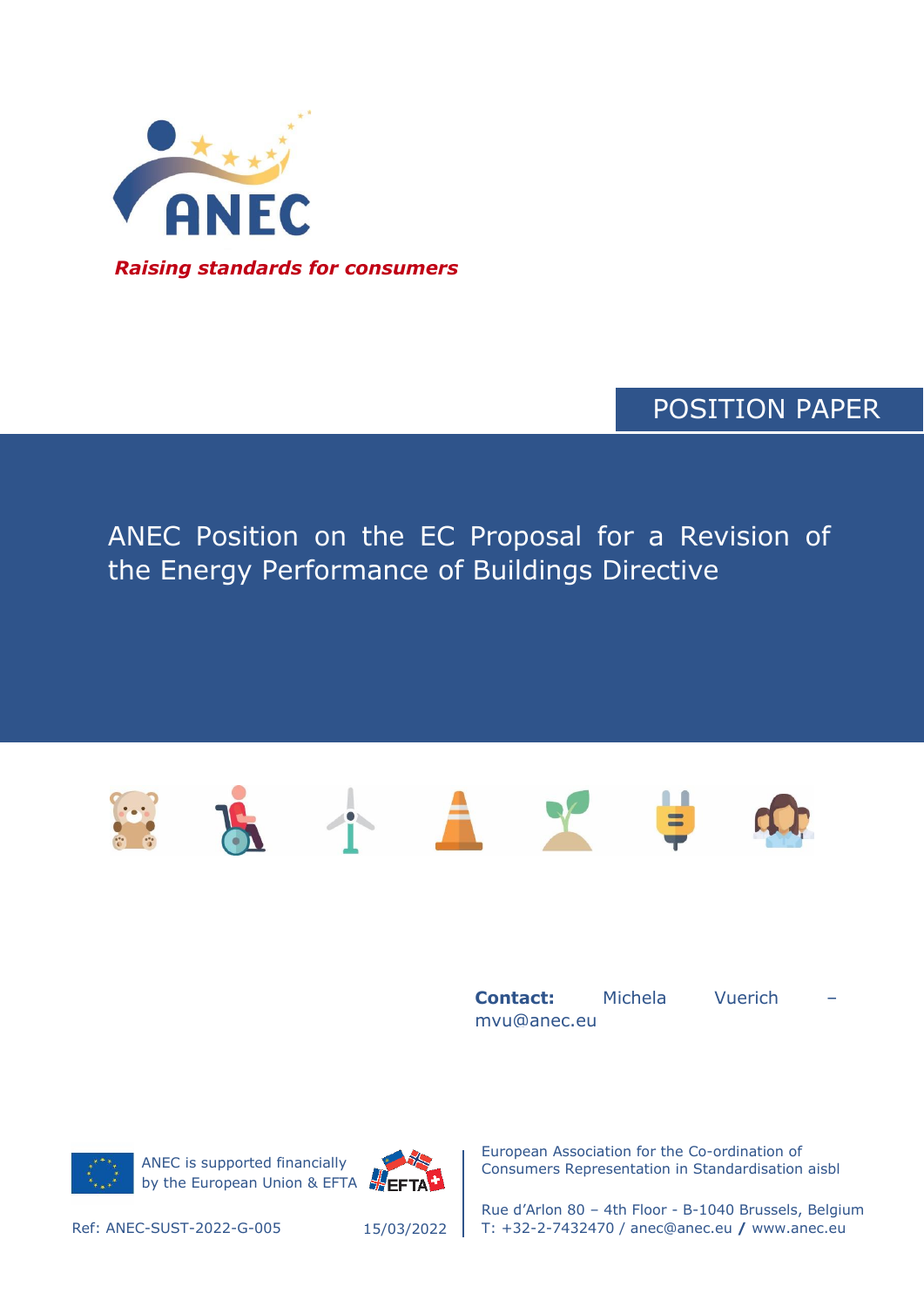## Introduction

ANEC recognises improvements have been made in the EC [proposal for revision of the](https://ec.europa.eu/info/law/better-regulation/have-your-say/initiatives/12910-Energy-efficiency-Revision-of-the-Energy-Performance-of-Buildings-Directive_en)  [Energy Performance Directive COM\(2021\)802](https://ec.europa.eu/info/law/better-regulation/have-your-say/initiatives/12910-Energy-efficiency-Revision-of-the-Energy-Performance-of-Buildings-Directive_en) compared to the current text. However, there are still several points where we believe more ambition is required to effectively boost renovation of buildings in the EU, lower  $CO<sub>2</sub>$  emissions, and achieve more energy savings. We address the key issues below, against the background of the ANEC [position](https://www.anec.eu/publications/position-papers/857-anec-contribution-to-the-ec-iia-roadmap-for-a-legislative-proposal-o-n-substantiating-green-claims)<sup>1</sup> we developed as a contribution to the Impact Assessment.

## 1 | Targets and timelines

The overall target has not changed compared to the current one: zero emission stock by 2050, and a decarbonisation objective of 55% of less greenhouse gas emissions by 2030 compared to 1990 levels.

Considering the latest discussions on climate change mitigation the overall ambition of this target is questionable. The timeline for zero emission stock needs to be shortened, otherwise we risk missing the 1,5°C (2,0°C respectively) limit.

## 2 | Building Renovation

The prolongation of the lifetime of a building to avoid environmental burdens needs to be considered, but this should be dealt with outside the EPBD.

There are quite a few options to hand that avoid the demolition of buildings (i.e. change of use, refurbishment, upscaling) and other options for the End-of-life phase (i.e. Design for disassembly, re-use of building products/components, upcycling etc).

To this end, the consideration of grey energy within the new proposal (energy embodied in the building construction by production, transport and erection of the building fabric and envelope) is highly appreciated. Consequently, the total content of grey energy of new buildings should be restricted.

The target to renovate the worst 15% of the building stock to meet the F class by 2030 (and the E class by 2033 respectively) is not ambitious. From an economic perspective (i.e. saving initial investment costs), it is understandable. From the environmental point of view, however, the energy and mass-flows for renovation, plus the additional energy use during 20 years until 2050 of the "semi-renovated" building, should be avoided.

Also, the new proposal gives room for manoeuvre with respect to the national building renovation plans. These plans should be combined with tough requirements for targets on renovation rate and energy class to be achieved once renovations are carried out. We emphasise that the intended flexibility for adaptation to national and local conditions of the EPBD has to be kept to a minimum to avoid more

<sup>1</sup> [ANEC 2021 Position on the Revision of the Energy Performance of Buildings Directive](https://www.anec.eu/images/Publications/position-papers/Sustainability/ANEC-SUST-2021-G-012.pdf) - IIA [Roadmap,](https://www.anec.eu/images/Publications/position-papers/Sustainability/ANEC-SUST-2021-G-012.pdf) [\(https://is.gd/Hcejtg\)](https://is.gd/Hcejtg)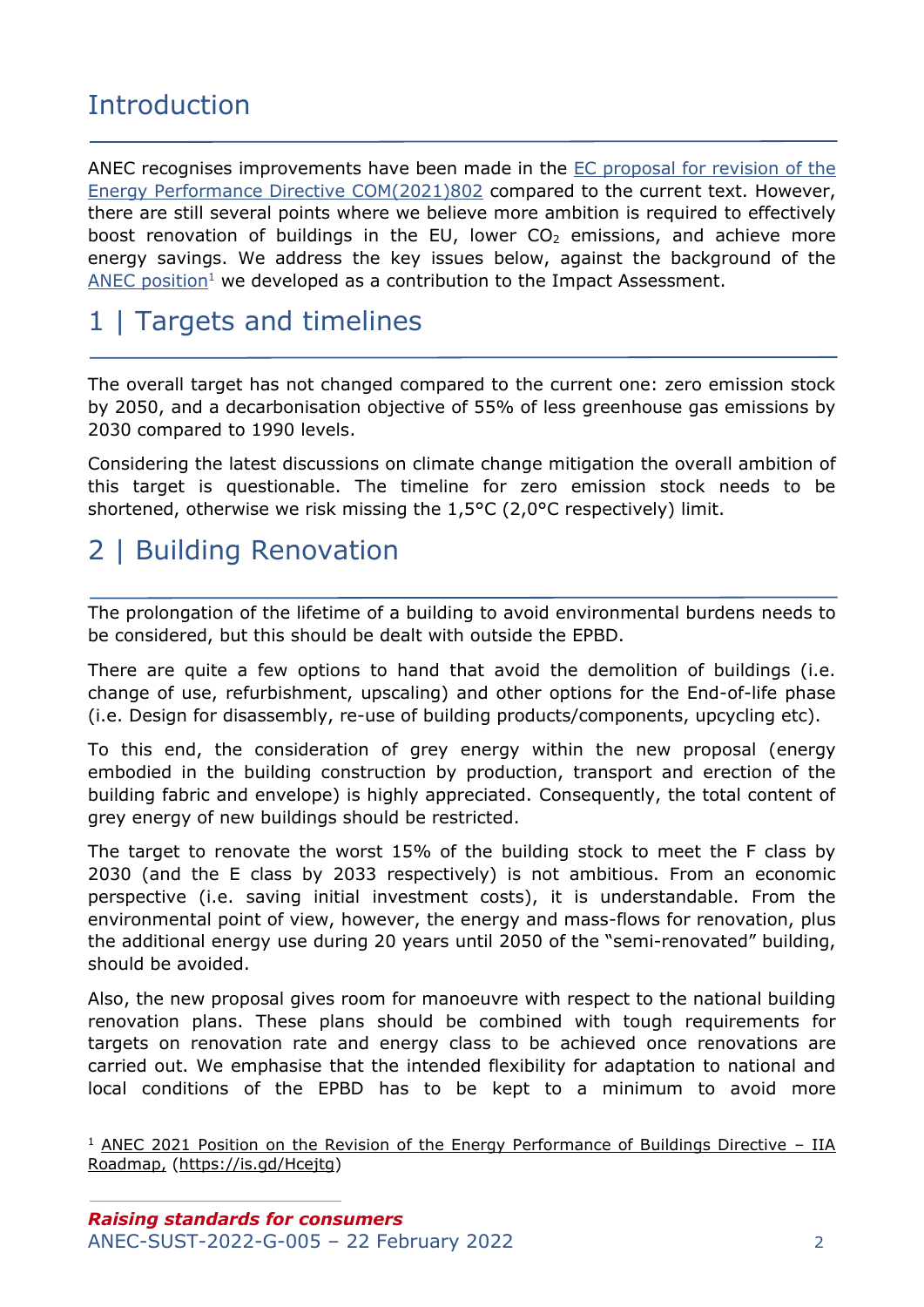inconsistencies in the reliability and comparability of environmental information for buildings.

We also support the recommendation made by some MEPs for a zero emissions standard by 2025.

Why should we give ourselves until 2030 until all new buildings are zero emission? Even allowing time for design and construction, we believe zero emission should be possible by 2025 for all new buildings (public and private). This also applies to the calculation of the Global Warming Potential over the entire lifecycle of the building. Moreover, for deep renovation of existing buildings, the timeline for zero-emission could also be shortened to 2025.

## 3 | Consideration of specific ANEC recommendations<sup>2</sup>

#### • Energy Performance Certificates

In the proposed revision, these can still be use-based or issued on the basis of calculated energy demand (which is the only valid way to judge the energetic performance of the building, not on use patterns of its inhabitants). We still plea for calculated EPCs only.

The differentiation between a (reduced) set of requirements and options is a good idea, and we also support the idea of databases (for EPC and renovation passports likewise).

However, care must be taken with respect to the exchangeability of data formats. This is an evident requirement, but we experience quite frequently that different countries, regions and even cities, tend to follow their own paths rather than agreeing beforehand on a common data exchange format. Article 14 deals with this issue (and notably also with the costs of data access) but - if there is no EU-wide specification we fear there will be fragmentation and confusion again.

#### • Renovation passport

Furthermore, the idea of a renovation passport is voluntary and generally accompanied by the smart readiness indicator.

In contrast, we propose to convert the building passport into a tool to combine energy savings and circular economy principles. This could be done by giving an overview of the energy-related renovation measures made, and documenting where in the building which building material was installed and how (e.g. glued, dowelled).

<sup>2</sup> [ANEC 2021 Position on the Revision of the Energy Performance of Buildings Directive](https://www.anec.eu/images/Publications/position-papers/Sustainability/ANEC-SUST-2021-G-012.pdf) – IIA [Roadmap,](https://www.anec.eu/images/Publications/position-papers/Sustainability/ANEC-SUST-2021-G-012.pdf) [\(https://is.gd/Hcejtg\)](https://is.gd/Hcejtg)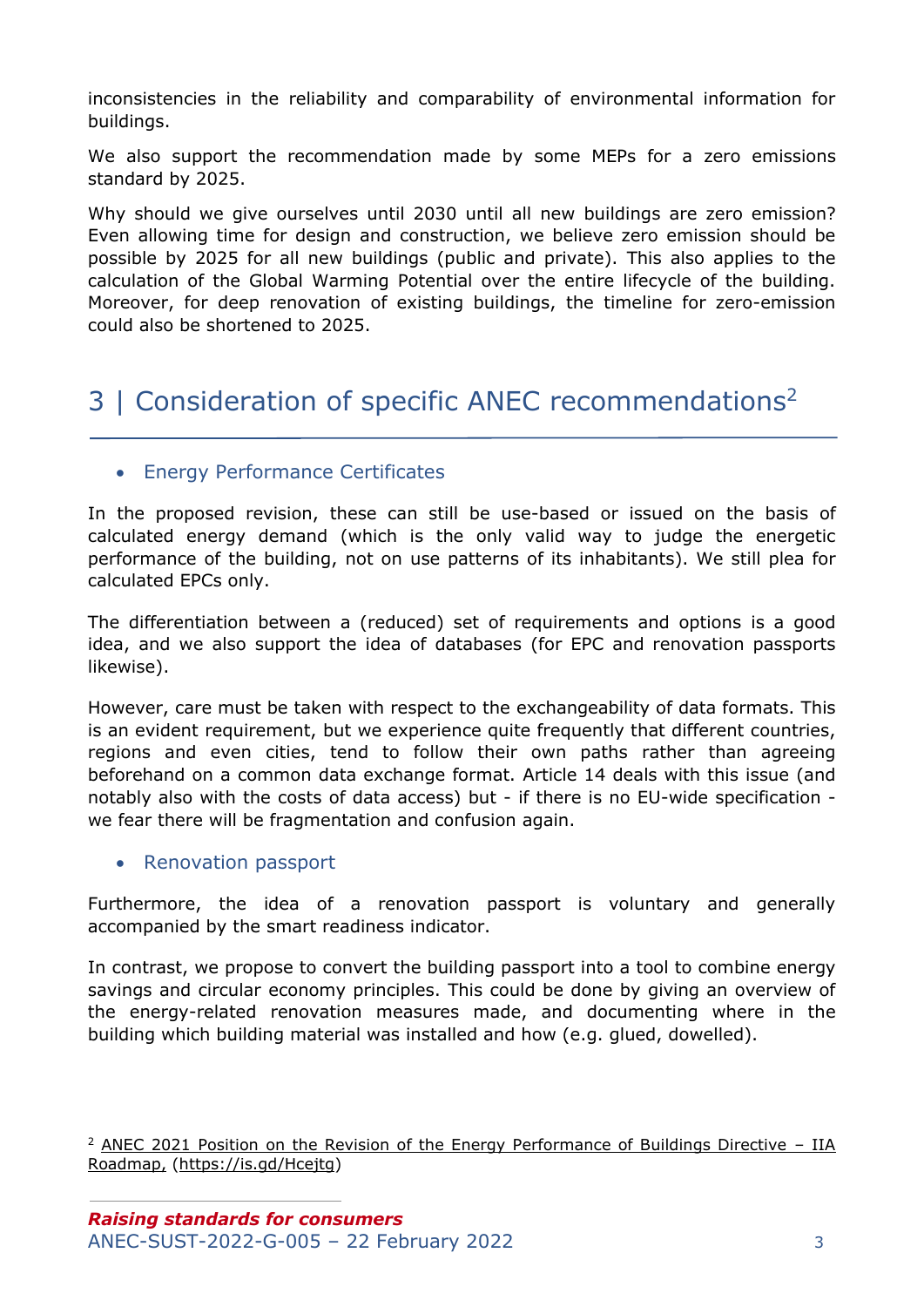### • Smart readiness indicator

Moreover, at the moment, the smart readiness indicator seems to be more a marketing instrument, which makes building owners and users aware of the benefits of building automation and the electronic monitoring of technical building systems. Even though monitoring of the basic functions of the technical building equipment is useful, these types of monitoring (and inspections) should be obligatory for new buildings (in which case there is no need for the indicator). For existing buildings, the "upgradeability" to smart functions depends on the electrotechnical infrastructure present. This check is possible only on site, so there is no need to create an indicator when the actual technical framework is known.

#### • Energy generation

The proposal for revision takes into account the issue of energy generation on site (asking for bidirectional charging) which also includes energy storage. We fully support this idea.

#### • Energy poverty

We welcome the attention to the needs of vulnerable consumers with the introduction of financial measures. Indeed, we recommend a political and financial framework be developed to ensure affordable energy is available to vulnerable consumers. Also, legal obstacles need to be considered (e.g. simplifying the decision making on energy efficiency for the owners in a building; offering economic advantages to landlords to improve the energy performance of their rental properties; ensuring legal limitations on rent increases).

### **CONCLUSIONS**

In conclusion, there is a need to act urgently and boldly on climate change. Time is of the essence. This can be done by not only improving the energy efficiency of buildings, but also by phasing out use of fossil fuels and encouraging the generation of renewable energies on site (e.g. through the use of solar panels). Against this background, the EU climate targets can be supported through the EPBD revision by boosting the renovation rates in a manner that is truly suitable for the environment and (vulnerable) consumers.